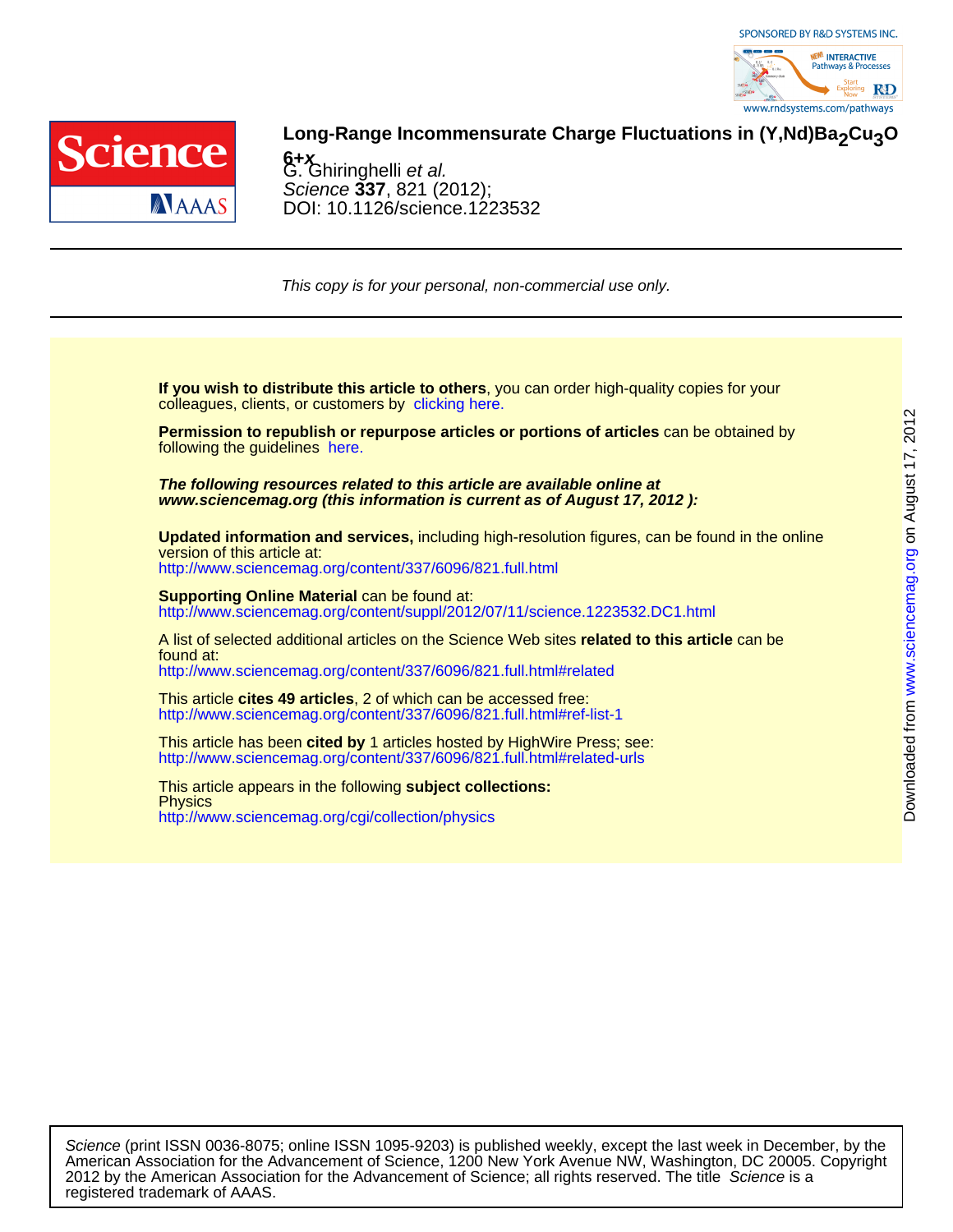- 13. E. Semenova et al., Proc. Natl. Acad. Sci. U.S.A. 108. 10098 (2011).
- 14. B. Wiedenheft et al., Proc. Natl. Acad. Sci. U.S.A. 108, 10092 (2011).
- 15. B. Wiedenheft et al., Nature 477, 486 (2011).
- 16. C. R. Hale et al., Cell 139, 945 (2009).
- 17. J. A. L. Howard, S. Delmas, I. Ivančić-Baće, E. L. Bolt, Biochem. J. 439, 85 (2011).
- 18. E. R. Westra et al., Mol. Cell 46, 595 (2012).
- 19. C. R. Hale et al., Mol. Cell 45, 292 (2012).
- 20. J. Zhang et al., Mol. Cell 45, 303 (2012).
- 21. K. S. Makarova et al., Nat. Rev. Microbiol. 9, 467 (2011). 22. K. S. Makarova, N. V. Grishin, S. A. Shabalina, Y. I. Wolf,
- E. V. Koonin, Biol. Direct 1, 7 (2006). 23. K. S. Makarova, L. Aravind, Y. I. Wolf, E. V. Koonin, Biol. Direct 6, 38 (2011).
- 24. S. Gottesman, Nature 471, 588 (2011).
- 25. R. Barrangou et al., Science 315, 1709 (2007).
- 26. J. E. Garneau *et al., Nature* 468, 67 (2010).
- 27. R. Sapranauskas et al., Nucleic Acids Res. 39, 9275 (2011).
- 28. G. K. Taylor, D. F. Heiter, S. Pietrokovski, B. L. Stoddard, Nucleic Acids Res. 39, 9705 (2011).
- 29. H. Deveau et al., J. Bacteriol. 190, 1390 (2008).
- 30. B. P. Lewis, C. B. Burge, D. P. Bartel, Cell 120, 15 (2005).
- 31. G. Hutvagner, M. J. Simard, Nat. Rev. Mol. Cell Biol. 9, 22 (2008).
- 32. F. J. M. Mojica, C. Díez-Villaseñor, J. García-Martínez, C. Almendros, Microbiology 155, 733 (2009).
- 33. L. A. Marraffini, E. J. Sontheimer, Nature 463, 568 (2010). 34. D. G. Sashital, B. Wiedenheft, J. A. Doudna, Mol. Cell 46, 606 (2012).
- 35. M. Christian et al., Genetics 186, 757 (2010).
- 36. J. C. Miller et al., Nat. Biotechnol. 29, 143 (2011).
- 37. F. D. Urnov, E. J. Rebar, M. C. Holmes, H. S. Zhang, P. D. Gregory, Nat. Rev. Genet. 11, 636 (2010).
- 38. D. Carroll, Gene Ther. 15, 1463 (2008).

Acknowledgments: We thank K. Zhou, A. M. Smith, R. Haurwitz and S. Sternberg for excellent technical assistance; members of the Doudna and Charpentier laboratories and J. Cate for comments on the manuscript; and B. Meyer and T.-W. Lo (Univ. of California, Berkeley/HHMI) for providing the GFP plasmid. This work was funded by the HHMI (M.J. and J.A.D.),

the Austrian Science Fund (grant W1207-B09; K.C. and E.C.), the Univ. of Vienna (K.C.), the Swedish Research Council (grants K2010-57X-21436-01-3 and 621-2011-5752-LiMS; E.C.), the Kempe Foundation (E.C.), and Umeå University (K.C. and E.C.). J.A.D. is an Investigator and M.J. is a Research Specialist of the HHMI. K.C. is a fellow of the Austrian Doctoral Program in RNA Biology and is cosupervised by R. Schroeder. We thank A. Witte, U. Bläsi, and R. Schroeder for helpful discussions, financial support to K.C., and for hosting K.C. in their laboratories at MFPL. M.J., K.C., J.A.D., and E.C. have filed a related patent.

### Supplementary Materials

www.sciencemag.org/cgi/content/full/science.1225829/DC1 Materials and Methods Figs. S1 to S15 Tables S1 to S3 References (39–47)

8 June 2012; accepted 20 June 2012 Published online 28 June 2012; 10.1126/science.1225829

# REPORTS

## Long-Range Incommensurate Charge Fluctuations in (Y,Nd)Ba<sub>2</sub>Cu<sub>3</sub>O<sub>6+x</sub>

G. Ghiringhelli, $^{1\star}$  M. Le Tacon, $^2$  M. Minola, $^1$  S. Blanco-Canosa, $^2$  C. Mazzoli, $^1$ N. B. Brookes,  $3$  G. M. De Luca,  $4$  A. Frano,  $2.5$  D. G. Hawthorn,  $6$  F. He,  $7$  T. Loew,  $2$ M. Moretti Sala, $^3$  D. C. Peets, $^2$  M. Salluzzo, $^4$  E. Schierle, $^5$  R. Sutarto, $^{7,8}$  G. A. Sawatzky, $^8$ E. Weschke,<sup>5</sup> B. Keimer,<sup>2</sup>\* L. Braicovich<sup>1</sup>

The concept that superconductivity competes with other orders in cuprate superconductors has become increasingly apparent, but obtaining direct evidence with bulk-sensitive probes is challenging. We have used resonant soft x-ray scattering to identify two-dimensional charge fluctuations with an incommensurate periodicity of  $\sim$ 3.2 lattice units in the copper-oxide planes of the superconductors  $(Y, Nd)Ba<sub>2</sub>Cu<sub>3</sub>O<sub>6+x</sub>$ , with hole concentrations of 0.09 to 0.13 per planar Cu ion. The intensity and correlation length of the fluctuation signal increase strongly upon cooling down to the superconducting transition temperature  $(T_c)$ ; further cooling below  $T_c$  abruptly reverses the divergence of the charge correlations. In combination with earlier observations of a large gap in the spin excitation spectrum, these data indicate an incipient charge density wave instability that competes with superconductivity.

successful theory of high-temperature superconductivity in the copper oxides requires a detailed understanding of the spin, charge, and orbital correlations in the normal state from which superconductivity emerges.

\*To whom correspondence should be addressed. E-mail: giacomo.ghiringhelli@fisi.polimi.it (G.G.); b.keimer@fkf. mpg.de (B.K.)

In recent years, evidence of ordering phenomena in which these correlations might take on particularly simple forms has emerged  $(1, 2)$ . Despite intense efforts, however, only two order parameters other than superconductivity have thus far been unambiguously identified by bulk-sensitive experimental probes: (i) uniform antiferromagnetism in undoped insulating cuprates and (ii) uniaxially modulated antiferromagnetism (3) combined with charge order  $(3, 4)$  in doped cuprates of the so-called "214" family [that is, compounds of composition La<sub>2−x−y</sub>(Sr,Ba)<sub>x</sub>(Nd,Eu)<sub>y</sub>CuO<sub>4</sub>]. The latter is known as "stripe order," with a commensurate charge modulation of period 4a (where lattice unit  $a = 3.8$  to 3.9 Å is the distance between neighboring Cu atoms in the  $CuO<sub>2</sub>$  planes), which greatly reduces the superconducting transition temperature  $(T_c)$  of 214 materials at a doping level  $p \sim 1/8$  per planar Cu atom. Incommensurate spin fluctuations in 214 materials with  $p \neq 1/8$ 

(5) have been interpreted as evidence of fluctuating stripes (6). A long-standing debate has evolved around the questions of whether stripe order is a generic feature of the copper oxides and whether stripe fluctuations are essential for superconductivity.

Recent attention has focused on the "123" family  $[RBa_2Cu_3O_{6+x}$  with  $R = Y$  or another rare earth element], which exhibits substantially lower chemical disorder and higher maximal  $T_c$  than the 214 system. For underdoped 123 compounds, the anomaly in the  $T_c$ -versus-p relation at  $p = 1/8$ (7) and the large in-plane anisotropies in the transport properties  $(8, 9)$  have been interpreted as evidence of stripe order or fluctuations, in analogy to stripe-ordered 214 materials (10). Differences in the spin dynamics of the two families have, however, cast some doubt on this interpretation. In particular, neutron-scattering studies of moderately doped 123 compounds have revealed a gap of magnitude  $\geq 20$  meV in the magnetic excitation spectrum  $(11-14)$ , whereas 214 compounds with similar hole concentrations exhibit nearly gapless spin excitations (5). Further questions have been raised by the recent discovery of small Fermi surface pockets in quantum oscillation experiments on underdoped 123 materials in magnetic fields large enough to weaken or obliterate superconductivity (15). Some researchers have attributed this observation to a Fermi surface reconstruction due to magnetic field–induced stripe order  $(10)$ , whereas others have argued that even the high magnetic fields applied in these experiments appear incapable of closing the spin gap and that a biaxial charge modulation is required to explain the quantum oscillation data  $(16)$ . Nuclear magnetic resonance (NMR) experiments have shown evidence of a magnetic field–induced uniaxial charge modulation  $(17)$ , but they do not yield information about electronic fluctuations outside of a very narrow energy window of  $\sim$ 1  $\mu$ eV. On the other hand, scattering experiments to determine

<sup>&</sup>lt;sup>1</sup>CNR-SPIN, Consorzio Nazionale Interuniversitario per le Scienze Fisiche della Materia, and Dipartimento di Fisica, Politecnico di Milano, Piazza Leonardo da Vinci 32, I-20133 Milano, Italy. <sup>2</sup> <sup>2</sup>Max-Planck-Institut für Festkörperforschung, Heisenbergstraße 1, D-70569 Stuttgart, Germany. <sup>3</sup>European Synchrotron Radiation Facility (ESRF), BP 220, F-38043 Grenoble Cedex, France. 4 CNR-SPIN, Complesso Monte Sant'Angelo–Via Cinthia, I-80126 Napoli, Italy. <sup>5</sup>Helmholtz-Zentrum Berlin für Materialien und Energie, Albert-Einstein-Straße 15, D-12489 Berlin, Germany. <sup>6</sup>Department of Physics and Astronomy, University of Waterloo,<br>Waterloo, Ontario N2L 3G1, Canada. <sup>7</sup>Canadian Light Source, University of Saskatchewan, Saskatoon, Saskatchewan S7N 0X4, Canada. <sup>8</sup>Department of Physics and Astronomy, University of British Columbia, Vancouver, British Columbia V6T 1Z4, Canada.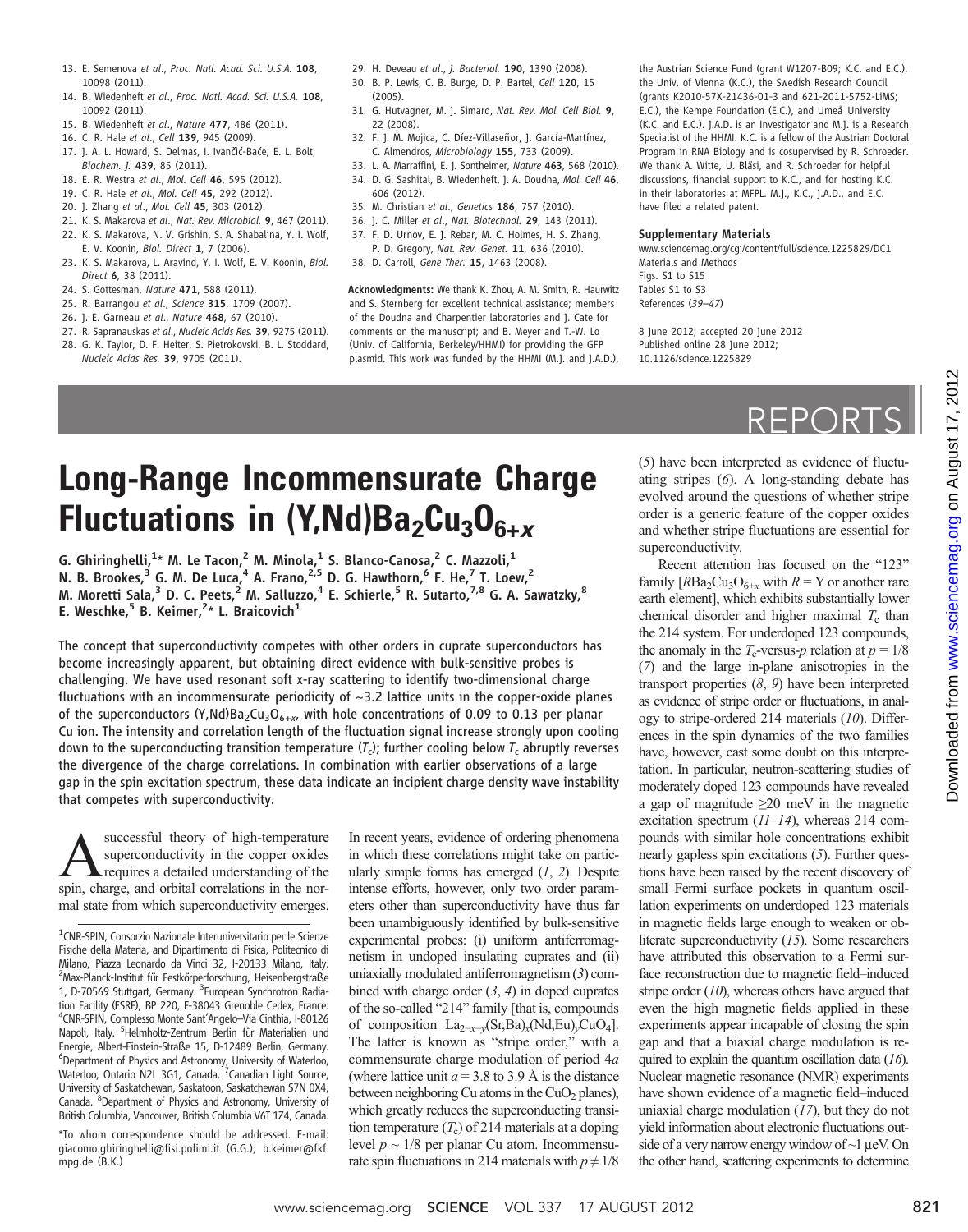### REPORTS

the periodicity of this modulation and/or to characterize its spin or charge dynamics can currently not be performed under the extreme experimental conditions required to stabilize the high-field phase. Therefore, the nature of the leading electronic instability of doped 123 materials and its relation to superconductivity and to stripe order remain largely unknown.

Here, we report the results of resonant x-ray scattering (RXS) experiments especially designed to detect charge order and/or corresponding fluctuations on electronic energy scales. In contrast to earlier nonresonant x-ray scattering experiments on the same 123 compounds (18, 19), the use of photons with energies near the Cu  $L_3$  absorption edge ( $2p_{3/2} \rightarrow 3d$  transitions,  $hv \approx 931$  eV) greatly enhances the sensitivity of the scattering signal to the valence electron system (20). The layered crystal structure of the 123 system (Fig. 1A) and the consequent two-dimensional (2D) scattering cross section (20) allow for easy variation of the momentum-transfer component parallel to the CuO<sub>2</sub> planes  $(q_{\ell})$  through rotations of the sample at a fixed scattering angle (Fig. 1, B and C). Further experimental parameters include the energy of the incident photons and their polarization (Fig. 1B). Most of the measurements were carried out with a spectrometer, and the energy transferred by the photon was monitored with a combined instrumental resolution of ~130 meV. Unlike in conventional RXS, we could discriminate between the elastic and quasi-elastic signal coming from charge density fluctuations and the dominant inelastic contribution (Fig. 1D) (21, 22).

Our central observation is apparent in the raw spectra of underdoped  $Nd_{1+x}Ba_{2-x}Cu_3O_7$ , shown in Fig. 1D as a function of both photon energy loss and  $q_{\ell}$  along the (1,0) direction, parallel to the Cu-O bonds (Fig. 1B). The inelastic portion of the spectrum comprises features around 100 to 300 meV resulting from paramagnon excitations (23) and from 1 to 3 eV due to interorbital transitions (*dd* excitations) (21). These features depend weakly on  $q_{\parallel}$ , whereas the response centered at zero energy loss exhibits a pronounced maximum at  $q_{\ell} = (0.31,0)$ . Scans around symmetryequivalent, reciprocal-space points (20) on multiple samples (see below) have confirmed that the latter feature is generic to the 123 system and that its intensity maximum is at a wave vector distinctly different from the commensurate position  $(1/3,0)$ . We will refer to this feature as a resonant elastic x-ray scattering (REXS) peak, although, as shown below, it arises from low-energy fluctuations of the valence-electron charge density in the  $CuO<sub>2</sub>$  planes and, hence, is not truly elastic.

The 123 structure contains copper atoms in two different crystallographic sites: (i) Cu2 atoms in the  $CuO<sub>2</sub>$  layers that are common to all hightemperature superconductors and (ii) Cu1 atoms in chains specific to the 123 system that act as charge reservoirs for the layers (Fig. 1A). In x-ray absorption (XAS) and RXS experiments, signals arising from Cu1 and Cu2 sites can be differentiated by virtue of their distinct absorption resonance energy and photon polarization dependence (Fig. 2C) (24). The anomalous REXS peak is present only when the photon energy is tuned to the  $3d<sup>9</sup>$  configuration of Cu2 sites (Fig. 2, D and E) and, hence, can be unambiguously assigned to the  $CuO<sub>2</sub>$  planes. Further confirmation for this assignment comes from a comparison of  $q_{\parallel}$  scans along the (0,1) and (1,0) directions (parallel and perpendicular to the chains, respectively) in untwinned  $YBa<sub>2</sub>Cu<sub>3</sub>O<sub>6.6</sub>$  crystals (Fig. 2A). The presence of equally intense REXS peaks in the two directions is incompatible with an origin in the Cu1 chains.

We now use the dependence of the RXS cross section on the polarization geometry to address the question of whether the REXS signal arises from a modulation of the charge or spin density in the  $CuO<sub>2</sub>$  layers. To separate these two scattering channels, we measured the scattering intensity for  $\sigma$  (Fig. 2A) and  $\pi$  polarization of the incident beam and for the two opposite directions of  $q_{\text{II}}$  along (1,0) (Fig. 1C). In Fig. 2B, we compare the results to model calculations for spin-flip and non–spin-flip RXS from Cu2 sites with  $3d^9(x^2-y^2)$  ground-state symmetry (25, 26). In contrast to the 100- to 300-meV loss feature, which follows the behavior expected for spin-flip scattering as seen before in undoped and doped cuprates (22, 23), the polarization dependence of the REXS peak indicates that it arises from charge scattering.

Figure 3 provides an overview of the REXS response in a variety of different 123 samples, including both single crystals of  $YBa<sub>2</sub>Cu<sub>3</sub>O<sub>6+x</sub>$ , where the doping level  $p$  is adjusted through the density and arrangement of oxygen atoms in the Cu1 chain layer, and thin films of  $Nd_{1+x}Ba_{2-x}Cu_3O_7$ , where the Cu1 chains are fully oxygenated and  $p$  is controlled through the Nd/Ba ratio. The presence of closely similar charge-fluctuation peaks



**Fig. 1.** Resonant soft x-ray scattering from layered cuprates. (A) Crystalline structure of YBa<sub>2</sub>Cu<sub>3</sub>O<sub>6+x</sub> superconductors. For  $x < 1$ , some of the O atoms along the chains are missing. (B) Scattering geometry with the  $c$  and either  $a$  or  $b$  axes in the scattering plane. The incident photon polarization can be parallel  $(\pi)$  or perpendicular  $(\sigma)$  to the scattering plane. The real and reciprocal spaces are sketched in the front and rear plane, respectively. In the real-space image, the Cu 3dx<sup>2</sup> – y<sup>2</sup> and O 2p orbitals are shown. In the reciprocal-space image, the nuclear and magnetic first Brillouin zones are drawn with solid and dotted lines, respectively; the thick green line indicates the range covered by the experiments.  $\Gamma$  labels the (0,0) point, origin of the reciprocal space and center of the first Brillouin zone. (C) The inplane component  $q_{\parallel}$  of the transferred momentum ranges from  $-0.4$  to  $+0.4$  rlu along the (1,0) or (0,1) direction when the sample is rotated around the  $y$  axis at a fixed scattering angle, indicated by the gray arcs (130° in most cases). (D) In the Cu L<sub>3</sub> energy-resolved RXS spectra of underdoped Nd<sub>1.2</sub>Ba<sub>1.8</sub>Cu<sub>3</sub>O<sub>7</sub> (T<sub>c</sub> = 65 K, T = 15 K,  $\sigma$  polarization), the quasi-elastic component has a maximum intensity at  $q_{\ell} = -0.31$  rlu. The dispersing paramagnons (spin) are visible next to the quasi-elastic peak; the interorbital excitations (dd) around 2 eV carry most of the spectral weight.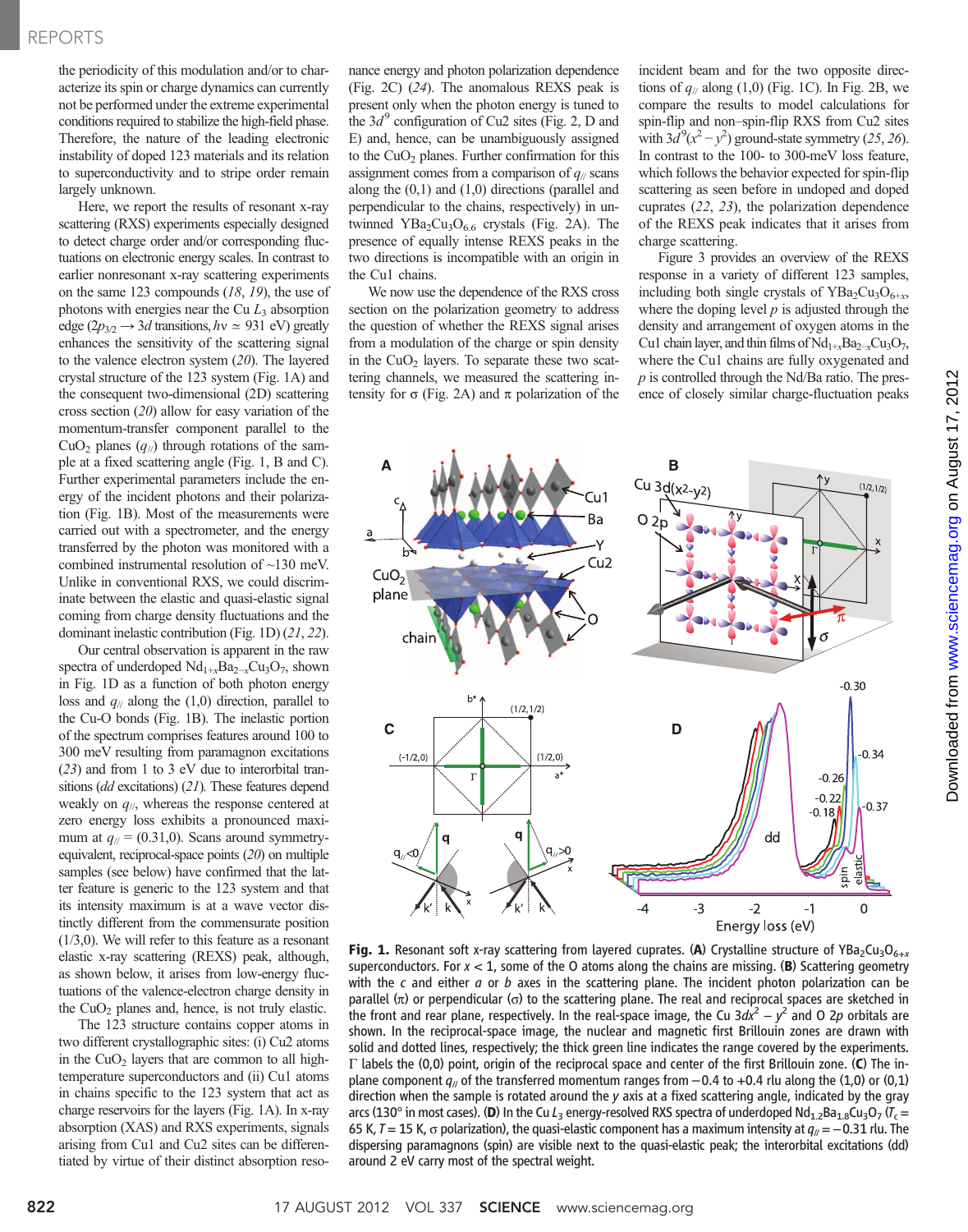at  $|q_{\parallel}| \approx 0.31$  reciprocal lattice units (rlu) in both systems in the range  $0.09 \le p \le 0.13$  confirms that they are independent of the Cu1 chains and other details of the doping mechanism. Samples outside this narrow  $p$  range do not show any evidence of the anomalous REXS response, in agreement with earlier RXS work (24). This implies weaker charge fluctuations in samples at lower  $p$ , where incommensurate magnetic order has been observed at low temperatures  $(27)$ , and at higher p,



**Fig. 2.** Polarization and energy dependence of the REXS peak in YBa<sub>2</sub>Cu<sub>3</sub>O<sub>6.6</sub>. (A) REXS scans measured at the Cu L<sub>3</sub> edge for positive and negative values of  $q_{\parallel}$  along (1,0) and (0,1), using  $\sigma$  polarization (20). (B) Ratio between the REXS signal intensities obtained with  $\pi$  and  $\sigma$  polarizations (pol.). The experimental data for YBa<sub>2</sub>Cu<sub>3</sub>O<sub>6.6</sub> and Nd<sub>1.2</sub>Ba<sub>1.8</sub>Cu<sub>3</sub>O<sub>7</sub> are compared to the model calculations (see text for details) and to the magnetic excitation signal (100- to 300-meV energy loss). (C) XAS spectra of YBa<sub>2</sub>Cu<sub>3</sub>O<sub>6.6</sub> with two polarizations and two geometries corresponding to negative and positive values of  $q_{\parallel}$  (Fig. 1C). The main contributions to the XAS peaks are indicated. RXS with photon energies at the main absorption peak of 931.5 eV selects signals arising from the Cu2 sites. (D and E) REXS scans show the CDW peak only when exciting at the Cu2 sites and show nothing at higher excitation energies.

where the superconducting  $T_c$  is maximal. The range in which the REXS peak is observed coincides with the well-known plateau in the  $T_c$ versus-p relation of the 123 system (shaded region in Fig. 3), which suggests that competition between superconducting and charge density correlations is responsible for the anomalously low  $T_c$  in this range.

To further explore the interplay between superconductivity and the anomalous charge density response, we have measured the temperature dependence of the REXS peak, both in the energyresolved mode presented above and in the more traditional energy-integrated detection (Fig. 4, A and B). The peak is present both above and below the superconducting  $T_c$ . It narrows continuously upon cooling toward  $T_c$ , indicating a pronounced increase of the correlation length that reaches  $(16 \pm 2)a$  at  $T_c$  of YBa<sub>2</sub>Cu<sub>3</sub>O<sub>6.6</sub>, to be compared with domain sizes in the range of 40a to 66a for stripe-ordered  $La<sub>1.875</sub>Ba<sub>0.125</sub>CuO<sub>4</sub>(4, 28, 29)$ . The T-dependent correlation length demonstrates that the signal arises from charge density fluctuations, rather than a static charge density wave (CDW). The incipient CDW phase transition heralded by the nearly diverging correlation length is preempted by the superconducting transition, which manifests itself in an abrupt decrease of the intensity and correlation length of the REXS peak (Fig. 4, C and D). This constitutes direct evidence of the competition between superconducting and incommensurate CDW states, which was already suggested by the doping dependence of the REXS response (Fig. 3). CDW correlations were previously observed by scanning



Fig. 3. Dependence of the CDW signal at 15 K on the hole doping level p. The CDW signal is present in several YBa<sub>2</sub>Cu<sub>3</sub>O<sub>6+x</sub> and Nd<sub>1+y</sub>Ba<sub>2−y</sub>Cu<sub>3</sub>O<sub>7</sub> samples, but only for  $0.09 \le p \le 0.13$ . In this doping range (shaded in the

central panel), the  $T_c$ -versus-p relation exhibits a plateau. The CDW peak position does not change with  $p$  outside of the experimental error, but its intensity is maximum at  $p \approx 0.11$ .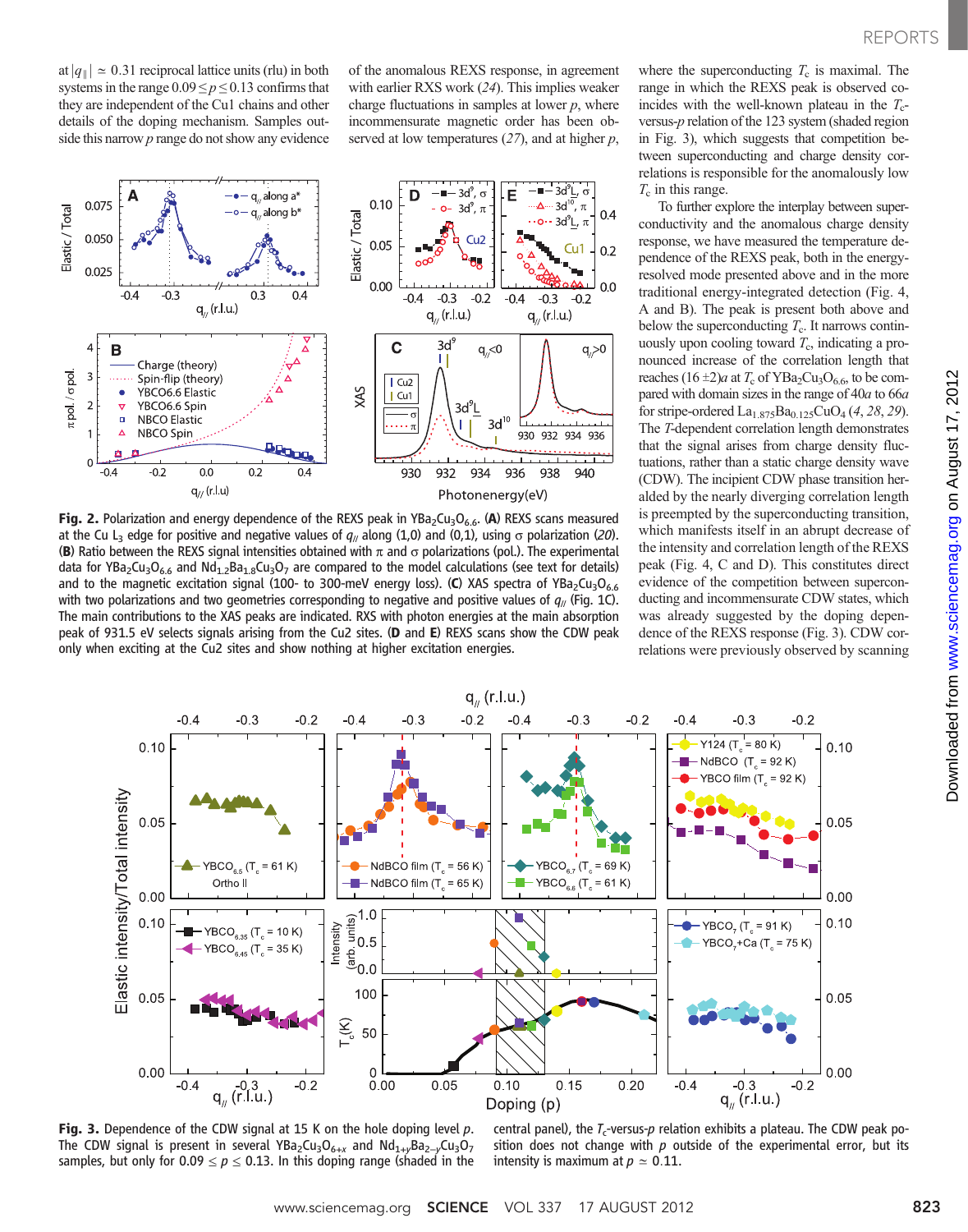tunneling spectroscopy (STS) on the surface of superconducting  $Bi_2Sr_2CuO_{6+\delta}$  (2201) (30) and  $Bi<sub>2</sub>Sr<sub>2</sub>CaCu<sub>2</sub>O<sub>8+\delta</sub>$  (2212) (31–33), but only limited information is available from STS on the temperature evolution of the CDW correlations in the 2201 and 2212 compounds, and the relation of the STS data to the superconducting properties in the bulk of these materials is obscured by electronic inhomogeneity.

The wave vector of the charge correlations revealed in our experiments is in good agreement with the nesting vector of the antibonding Fermi surface sheets predicted by density functional calculations for the 123 system (34). The nesting vector connects those segments on the 2D Fermi surface that develop the maximal gap amplitude in the d-wave superconducting state. The CDW is thus a natural consequence of a Fermi surface instability competing with superconductivity (35). The nearly critical nature of the charge fluctuations (Fig. 4) suggests a CDW ground state for underdoped 123 materials in magnetic fields sufficient to weaken or obliterate superconductivity, which may be responsible for the Fermi surface reconstruction evidenced by the quantum oscillation data  $(15)$ . This scenario agrees qualitatively with a recent NMR study of  $YBa<sub>2</sub>Cu<sub>3</sub>O<sub>6.5</sub>$  in high magnetic fields, which has revealed signatures of a field-induced CDW (17), and with theoretical work on this issue (16, 36). In this precise case, the long range ortho-II oxygen order and/or the high-field conditions may favor the uniaxial commensurate charge modulation with period 4a inferred from these data. Further work is required to understand the interplay between the chain order and the in-plane charge modulation and to reconcile our results with the NMR data.

It is instructive to compare the charge correlations revealed by our RXS experiments to the  $p$  evolution of the spin correlations previously determined by magnetic neutron scattering. For  $p \leq 0.08$ , these experiments revealed incommensurate magnetic order with wave vectors  $q_{\parallel}$  =  $(\frac{1}{2} + \delta, \frac{1}{2})$ , where the incommensurability  $\delta$  increases monotonically with  $p(27)$ . Figure 3 shows that neither charge order nor low-energy incommensurate charge fluctuations are present in this doping range. For  $p > 0.08$ , the spin correlations remain centered at wave vectors similar to those at lower  $p$ , which bear no simple relation to the wave vector of the REXS peaks determined here ( $11-14$ ). In this doping range, magnetic order disappears (27, 37, 38), and the magnetic excitation spectrum develops a large gap that increases smoothly with  $p$ , in stark contrast to the abrupt appearance and disappearance of the charge density correlations with increasing p.

These considerations imply that spin and charge order are decoupled in the 123 family, which is quite different from in the 214 family where they coexist microscopically in the striped state. The small or absent intensity difference between the signal intensities at  $q_{\ell} = (0.31,0)$  and (0,0.31) (Fig. 2A) call into question the interpretation of various transport anomalies in the normal state of underdoped 123 compounds in terms of stripe fluctuations  $(8, 9)$ , at least in the doping range where we observed the REXS peaks. Although further experiments are required to establish whether these peaks arise from an equal distribution of fluctuating domains of two uniaxial CDWs with mutually perpendicular propagation vectors or from a single CDW with biaxial charge modulation, the isotropic intensity distribution of the CDW signal shows that these fluc-



Fig. 4. Temperature dependence of the CDW signal in  $YBa_2Cu_3O_{6.6}$ . (A and B) Comparison of RXS scans at selected temperatures, as obtained with an energy-resolving instrument and with a conventional diffractometer for soft x-rays. (C and D) <sup>T</sup>-dependence of the CDW intensity and full width at half maximum (FWHM) derived from the energy-resolved (open circles) and the energy-integrated data (solid circles) for  $\sigma$  polarization.

tuations cannot account for the strongly anisotropic resistivity and Nernst effect in the normal state. Despite these materials-specific variations, our data imply that long-range CDW correlations are a common feature of underdoped cuprates. Detailed microscopic calculations are required to assess their relation to the pseudogap phenomenon (1), the unusual  $q = 0$  order (39), and the polar Kerr effect measurements (40) recently reported in some of these materials. The extensive  $q$ -,  $p$ -, and T-dependent data set we report here is an excellent basis for theoretical work on these issues.

#### References and Notes

- 1. M. Vojta, Adv. Phys. 58, 699 (2009).
- 2. R.-H. He et al., Science 331, 1579 (2011).
- 3. J. M. Tranquada, B. J. Sternlieb, J. D. Axe, Y. Nakamura, S. Uchida, Nature 375, 561 (1995).
- 4. P. Abbamonte et al., Nat. Phys. 1, 155 (2005).
- 5. R. J. Birgeneau, C. Stock, J. M. Tranquada, K. Yamada, J. Phys. Soc. Jpn. 75, 111003 (2006).
- 6. S. A. Kivelson et al., Rev. Mod. Phys. 75, 1201 (2003).

on August 17, 2012

[www.sciencemag.org](http://www.sciencemag.org/)

Downloaded from www.sciencemag.org on August 17, 2012

Downloaded from

- 7. R. Liang, D. A. Bonn, W. N. Hardy, Phys. Rev. B 73, 180505 (2006).
- 8. X. F. Sun, K. Segawa, Y. Ando, Phys. Rev. Lett. 93, 107001 (2004).
- 9. R. Daou et al., Nature 463, 519 (2010).
- 10. F. Laliberté et al., Nat. Commun. 2, 432 (2011).
- 11. H. F. Fong et al., Phys. Rev. B 61, 14773 (2000).
- 12. P. C. Dai, H. A. Mook, R. D. Hunt, F. Dogan, Phys. Rev. B 63, 054525 (2001).
- 13. C. Stock et al., Phys. Rev. B 71, 024522 (2005).
- 14. V. Hinkov et al., Nat. Phys. 3, 780 (2007).
- 15. N. Doiron-Leyraud et al., Nature 447, 565 (2007). 16. N. Harrison, S. E. Sebastian, Phys. Rev. Lett. 106,
- 226402 (2011).
- 17. T. Wu et al., Nature 477, 191 (2011).
- 18. N. H. Andersen et al., Physica C 317*–*318, 259 (1999).
- 19. J. Strempfer et al., Phys. Rev. Lett. 93, 157007 (2004).
- 20. Materials and methods are available as supplementary materials on Science Online.
- 21. G. Ghiringhelli et al., Phys. Rev. Lett. 92, 117406 (2004).
- 22. L. Braicovich et al., Phys. Rev. Lett. 104, 077002 (2010).
- 23. M. Le Tacon et al., Nat. Phys. 7, 725 (2011).
- 24. D. G. Hawthorn et al., Phys. Rev. B 84, 075125  $(2011)$
- 25. L. J. P. Ament, G. Ghiringhelli, M. M. Sala, L. Braicovich, J. van den Brink, Phys. Rev. Lett. 103, 117003 (2009).
- 26. M. Moretti Sala et al., New J. Phys. 13, 043026 (2011).
- 27. D. Haug et al., New J. Phys. 12, 105006 (2010).
- 28. S. B. Wilkins et al., Phys. Rev. B 84, 195101 (2011).
- 29. M. Hücker et al., Phys. Rev. B 83, 104506 (2011).
- 30. W. D. Wise et al., Nat. Phys. 4, 696 (2008). 31. J. E. Hoffman et al., Science 295, 466 (2002).
- 
- 32. C. Howald, H. Eisaki, N. Kaneko, M. Greven, A. Kapitulnik, Phys. Rev. B 67, 014533 (2003). 33. C. V. Parker et al., Nature 468, 677 (2010).
- 
- 34. O. K. Andersen et al., Physica C 185-189, 147 (1991).
- 35. C. Castellani, C. Di Castro, M. Grilli, Phys. Rev. Lett. 95, 4650 (1995).
- 36. H. Yao, D.-H. Lee, S. A. Kivelson, Phys. Rev. B 84, 012507 (2011).
- 37. F. Coneri, S. Sanna, K. Zheng, J. Lord, R. De Renzi, Phys. Rev. B 81, 104507 (2010).
- 38. A. Rigamonti, F. Borsa, P. Carretta, Rep. Prog. Phys. 61, 1367 (1998).